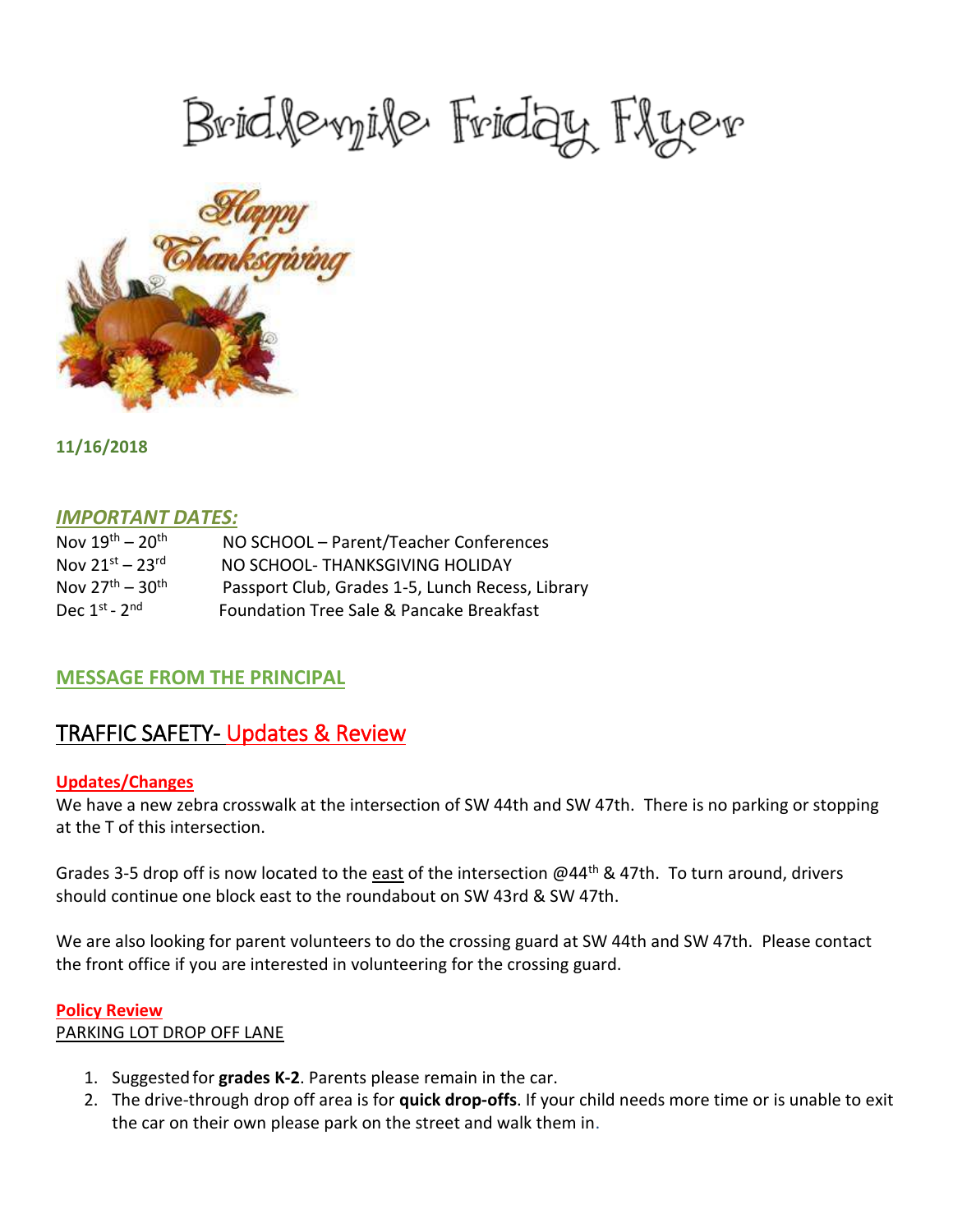- 3. **Drop off**: Enter the parking lot and proceed to the right. This will take you down the parking aisle that runs along the side of the building.
- 4. **Please do not drive down the center lane of the parking lot.**
- 5. **We ask that you have your children exit the car as quickly as possible.** Delay creates traffic back up that extends back onto 47th and down to Hamilton. \**To alleviate congestion, please exit the parking lot to the right and use the roundabout at 43rd Ave to turn around.*

#### STREET DROP OFF

- 1. Suggested for **grades 3-5**. Please drop your child off east of SW 44th, on the south side of 47th. Students can enter the playground from Hamilton Park or down the stairs from the bus zone.
- 2. If parents do need to drop off on the north side of  $47<sup>th</sup>$ , students should use the safety patrol zebra striped crosswalk to cross the street to school property. *\*Our Safety Patrol staff has been instructed to take down license plates of cars that are a safety concern.*
- 3. Please heed and respect all posted street and traffic signs and be remember to be mindful of your speed - slow and safe. \**Reminder - speed limit is 20mph during school hours*.
- 4. Please exercise caution when driving down  $47<sup>th</sup>$  and adjacent side streets as there is a lot of congestion between buses, pedestrians, and cars.

#### GENERAL TRAFFIC RULES & REMINDERS

- **Please observe all posted street signs** Much of the curb is off limits for parking during specific hours, this includes the portion of the curb at the "T" intersections.
- **U-turns are illegal** If you need to turn around, please use the designated turnabout located just past the park by the tennis courts at SW 43rd Ave.
- Please do not block driveways, mailboxes, or fire hydrants. Remember to be courteous and respectful of our neighbors.
- Cars should never double park to let kids exit into the street to cross. If there is no place to pull completely over, please drive down towards the park where there is more space available.
- Parking lot is reserved for **staff only** during the school day.

Thank you for your understanding. Your attention and cooperation is appreciated as we work together to have a positive impact in ensuring the safety of our students.

Brad Pearson Principal Bridlemile School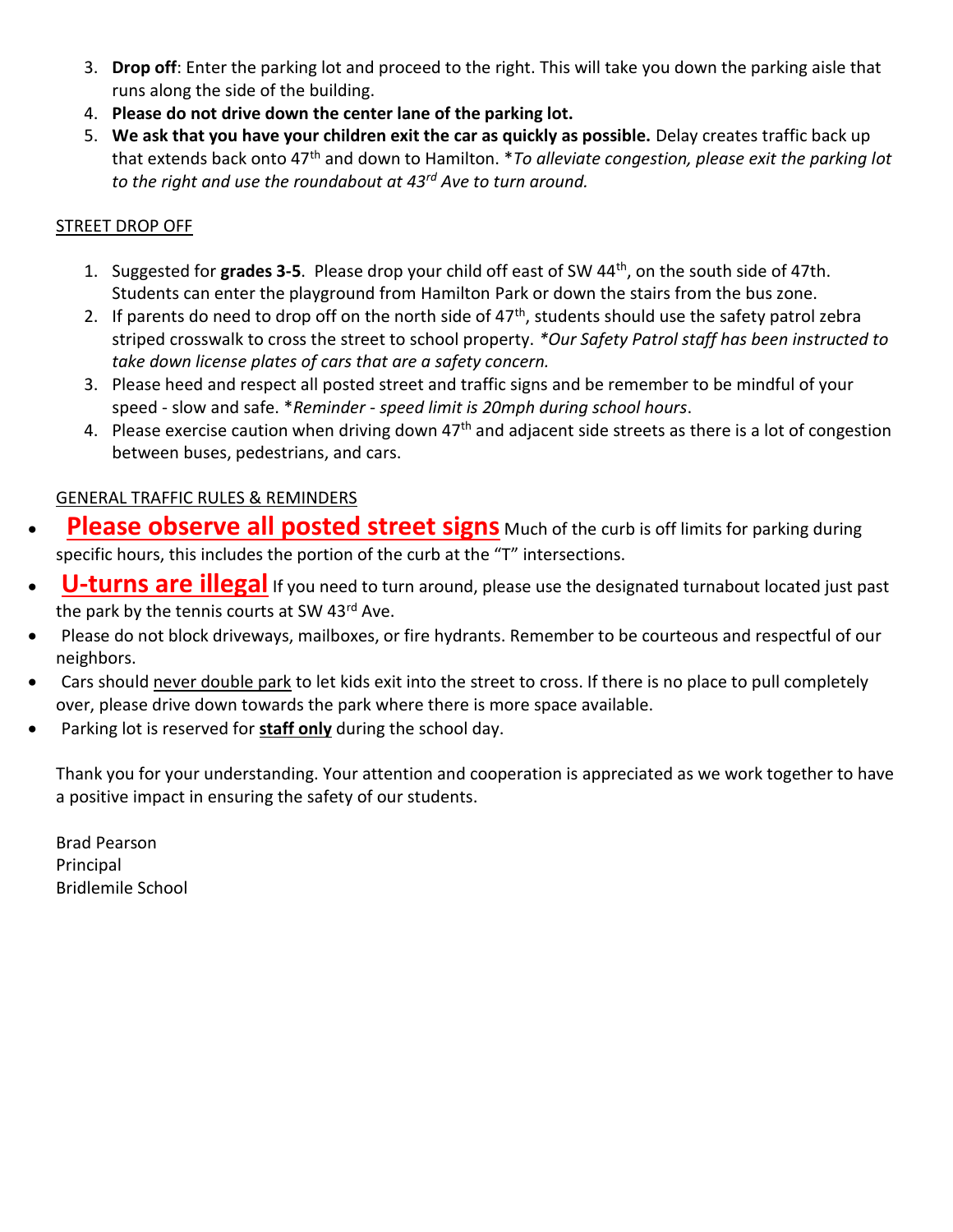**PORTLAND PUBLIC SCHOOLS** 



November 15, 2018

Dear Parent/Guardian,

Currently there is a high rate of colds, flu, and other common illnesses being reported in our community. These seasonal viruses can affect both children and adults.

#### Please take a few moments to go over the following information with your child:

- · Do not share food, drinks, or personal items.
- Cover your cough and wash your hands.
- Cough or sneeze into the elbow bend of the arm or into a tissue, then wash your hands.
- Wash your hands after recess or gym, before eating or preparing food, after using the restroom, blowing your nose, coughing, sneezing.

Hand washing is the most effective way to keep germs from entering our bodies. To wash your hands effectively use plenty of soap and water; scrub the palms of hands, fingernails, around wrists, between fingers, and under rings for 30 seconds. Rinse well and dry hands after washing.

#### You will be asked to take your child home if there is:

- A new or sudden onset of a rash, or unusual marks on the skin, with or without fever
- Skin lesions or sores that are "weepy" or draining, and cannot be covered with a bandage
- A fever of 100.5 degrees or higher
- Vomiting ٠
- Diarrhea  $\bullet$

Most illnesses are short lived without complications. However more serious conditions may develop. If you have any concerns about your child's health please contact your health care provider. If you need information about health insurance please contact your school nurse or call 503-257-1732.

Students may return to school after they have been without fever or vomiting or diarrhea for at least 24 hours, without the use of fever reducing, or other medication to relieve symptoms.

Thank you,

BradPearson

**Brad Pearson** Principal, Bridlemile Elementary

alinda Melo Ven

Malinda McCollum School Health Assistant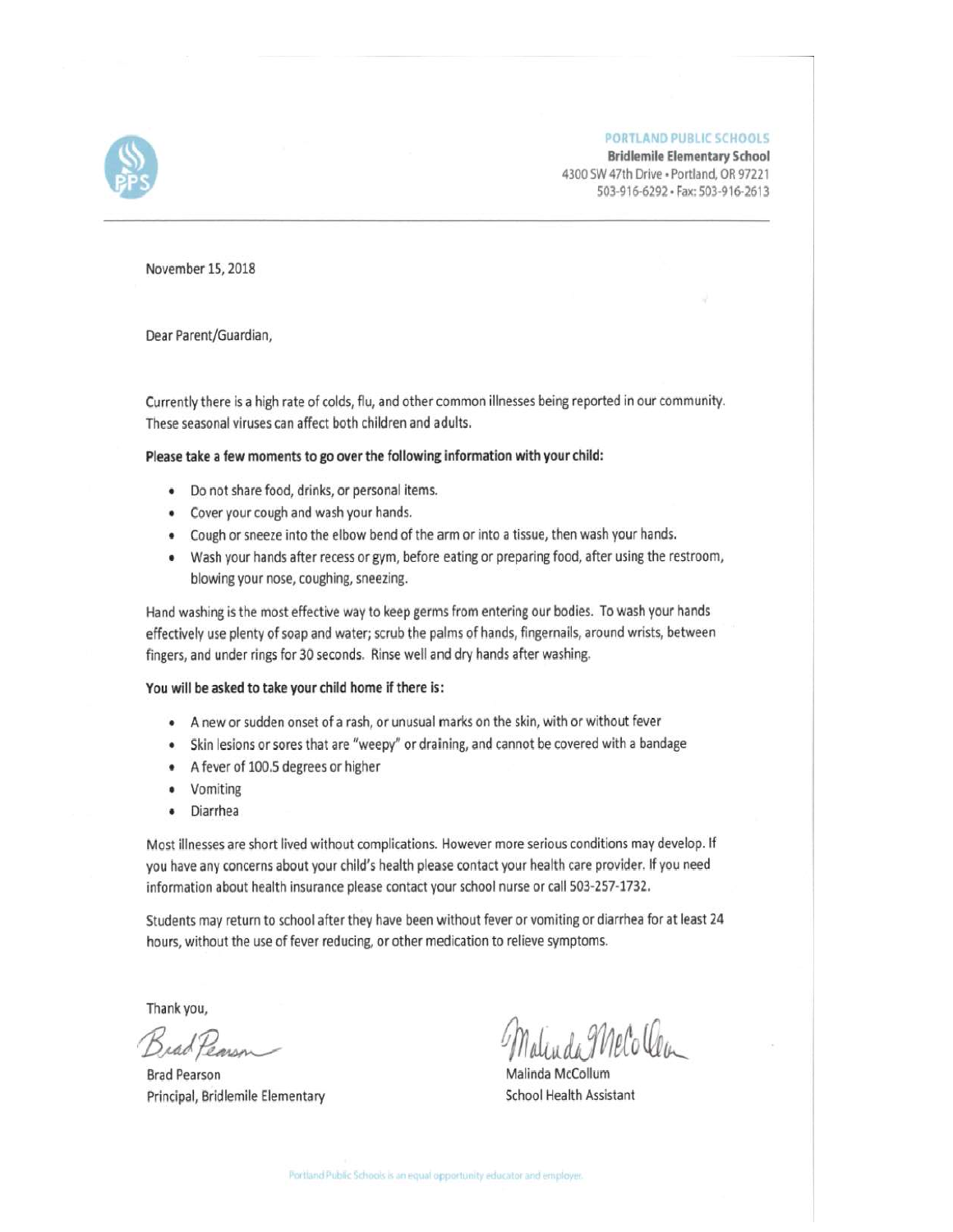#### **FROM THE OFFICE**

#### \*\*Calendar correction:

The school sing along assembly that was scheduled on Friday Dec 14<sup>th</sup> has been canceled.

Dear Parent Volunteers,

Per state law and PPS policy, any person volunteering must sign a Confidentiality Agreement. Attached above is the Volunteer Confidentiality Agreement Form. Please read through, sign and return it to the office before your next visit to Bridlemile. You can email the form to [Bridlemile-office@pps.net,](mailto:Bridlemile-office@pps.net) or print out and submit a hard copy to the office.

All volunteers must have a background check completed and current. To submit a background check please go to: [https://volunteer.pps.net](https://volunteer.pps.net/)

A volunteer's involvement includes, but is not limited to:

- o Assisting teachers and school administration
- o Offering tutoring or enrichment activities to students
- o Participating in school organizations such as PTAs
- $\circ$  Providing counsel to the school district as members of advisory committees
- o Improving school grounds and buildings

Many thanks for all your support! Bridlemile Office

# **IMPORTANT- PLEASE READ:**



When you are here for teacher conferences, please be sure to check the lost & found for your kiddos belongings! There will be tables in the hallway with all the lost items (water bottles, lunch boxes, food containers, hats, books, jackets, sweatshirts, glasses, goggles, socks, school supplies, etc…you get the picture!) *Unclaimed items will be bagged up during winter break and DONATED away!!!!*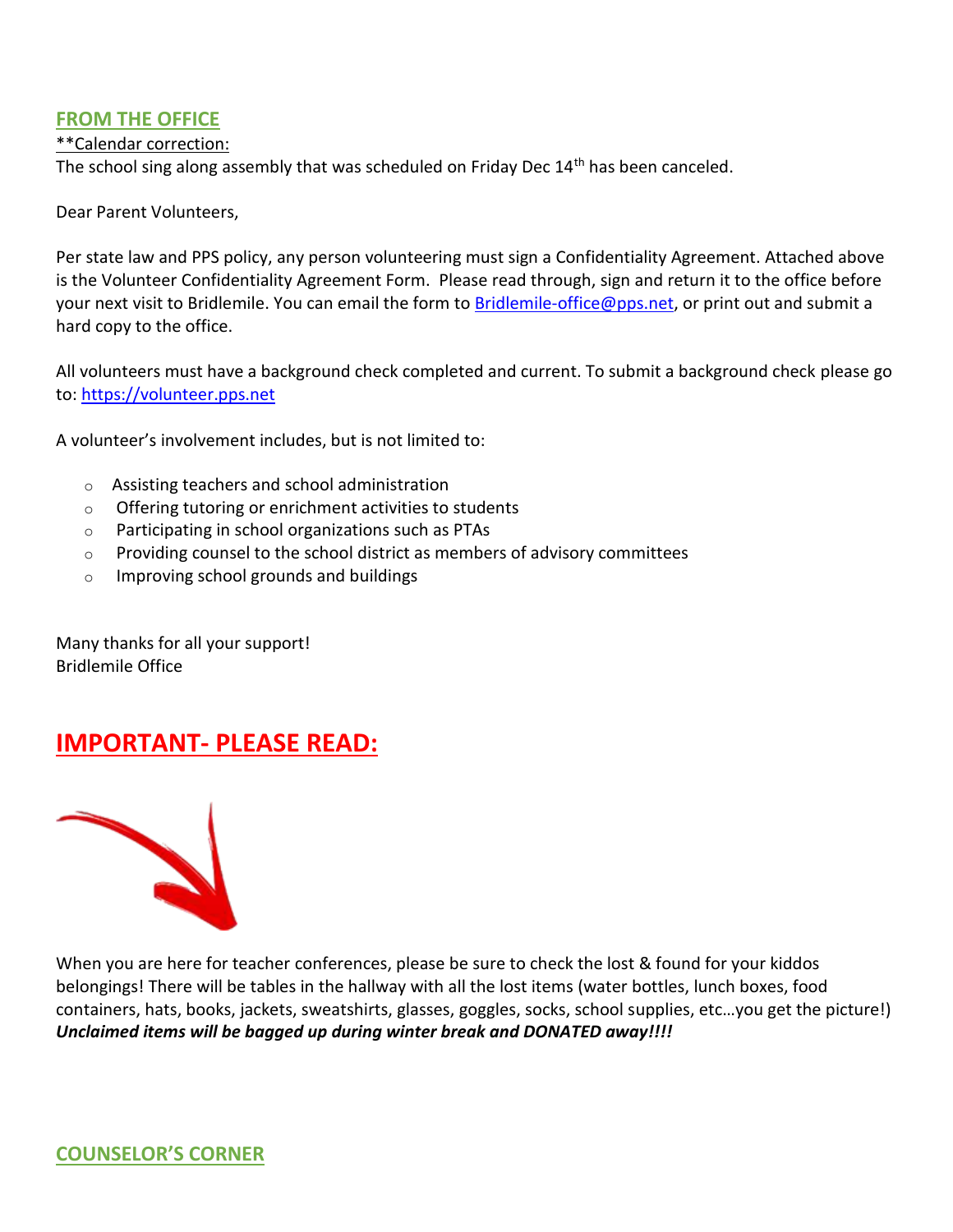

Welcome to the Counselor Corner! Week of 11/16/18 : Theme - Diversity, Thankfulness

Activities - We are continuing to explore the second Bridlemile value, Diversity: the condition of having or being composed of differing elements : especially : the inclusion of different types of people (such as people of different races or cultures) in a group or organization in both our classrooms communities and Bridlemile community. Ask your student(s) how he/she feels diversity contributes to a strong and positive community!

The 5th Grade Leadership ' What Can You Share' annual food drive that supports the Oregon Food Bank ends next Tuesday, November 20th! There are large white bins in every hallway accepting donations. Did vou know 1 in 5 people in our Oregon communities experience hunger? Best rule of thumb when donating: Consider what you'd like to put on your table. At this time, the most wanted nonperishable foods include:

- Peanut butter and almond butter (low sugar)
- Rice, beans (canned or dried), pasta
- Whole-grain cereal, shelf-stable milk, cooking oil
- Tuna, canned tomatoes

Please consider adding a few items to your grocery list and bringing them in when you attend your child's conference next week. And make it a family affair! Talk to your children about why this drive is so important.

We are continuing to run our small groups exploring the Zones of Regulation, Lunch Bunch Friendship skills and Mindfulness and provide classrooms lessons that explore diversity in our community.

Books we have read: Today I Feel Silly & Other Moods That Make My Day (Curtis)

Videos we have watched: The Sneetches An Awesome Book of Thanks Kid President's 25 Reasons To Be Thankful!

Events -5th Grade Leadership Food Drive: ends Nov. 20th Parent Teacher Conferences: Nov. 19-20th

Stay tuned in the next few weeks as we finalize our "Counselors' Corner" webpage (attached to the Bridlemile website) where you can find all the resources listed in these newsletters and more!

#### Have a wonderful weekend!

| Rachel Reich        | Emily Sallee        |
|---------------------|---------------------|
| rreich@pps.net      | esallee@pps.net     |
| 503-916-6292 x70212 | 503-916-6292 x70213 |

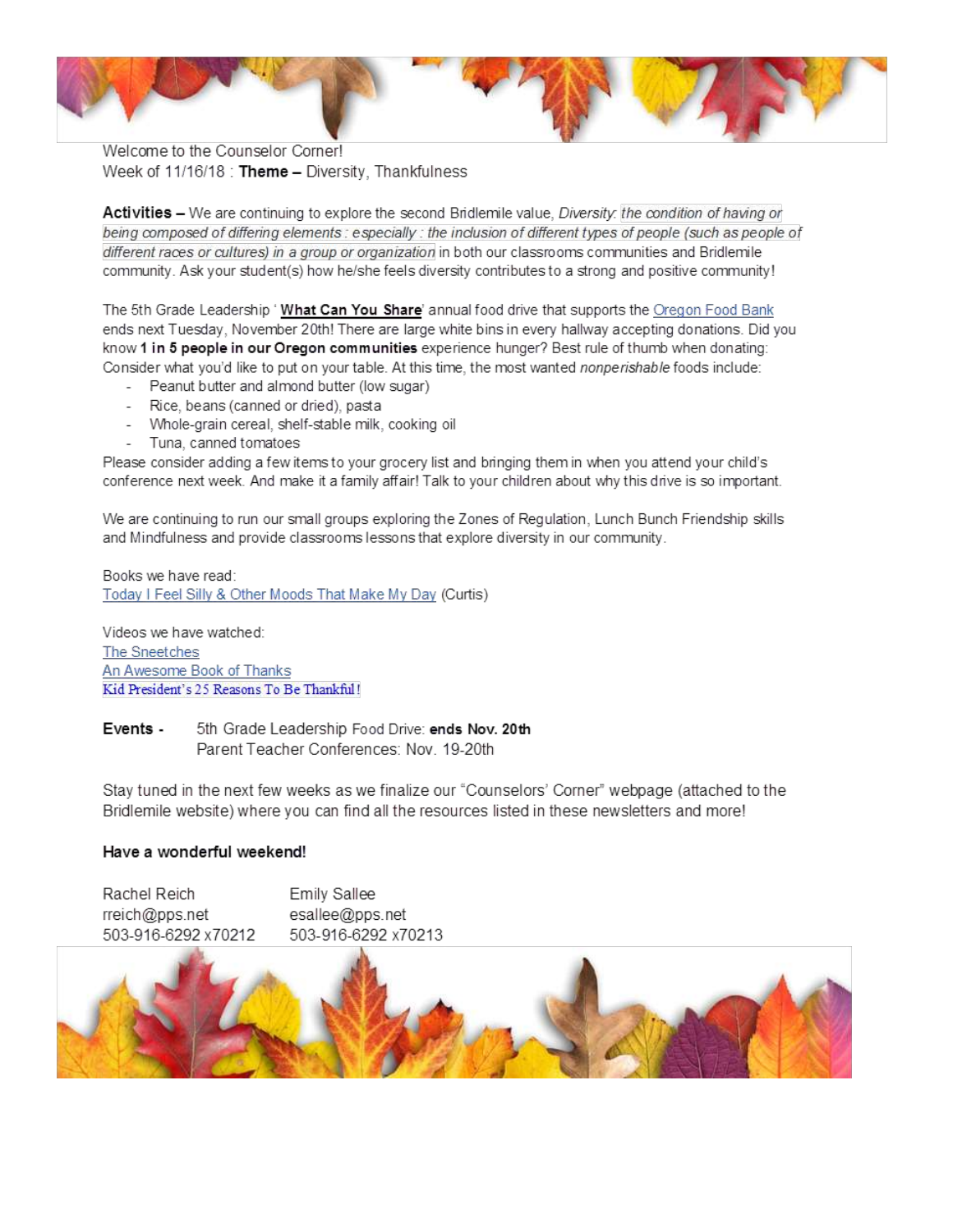### **LIBRARY NEWS**

Thank you to all our volunteers and everyone who contributed to a successful book fair!!!! Special thanks to Ann and Chris Hoffman who went above and beyond to make the Book fair a happy experience for everyone.

Check out this link to see all the fun: [Bookfair Thank you slide show.](https://animoto.com/play/bLjeFztlbSaTbf0kG8YgOw)

Bridlemile celebrates literacy!!

#### **PTA NEWS**

#### **FIFTH GRADE GREENERY SALE**

Thank you to everyone who helped make the 5th Grade Greenery Sale a successful fundraiser! Greenery orders will be available for pickup in the cafeteria on November 29th & 30th from 2:15om- 5:45pm. **FIFTH GRADE PARENTS: We need your help managing greenery order pickups**! Please sign up here to help: <http://signup.com/go/BNnvaFY>

Questions? Contact Sarah Porter: [holidaygreenery@gmail.com](mailto:holidaygreenery@gmail.com)

#### **Passport Club**

Passport Club is the week after Thanksgiving break & we'll be SO thankful if you sign up now to volunteer! We had a successful October with 141 students coming to passport club over 4 days. This program is widely loved by our wonderful students. It's not unusual to hear students exclaiming to each other: "This is SO fun!" Volunteers are the key to helping these students have a great experience. [Sign Up here](http://signup.com/go/e5n5fH) to volunteer 11:10AM - 12:15 AM Tuesday - Friday Nov. 27-30.

Contact Riikka or Brynn directly to sign up or ask questions. Thank you!

Riikka 503.860.5517 [riikka.marr@gmail.com](mailto:riikka.marr@gmail.com) Brynn 503.577.4410 [brynnkblack@gmail.com](mailto:brynnkblack@gmail.com)

#### **Progress in the Garden!**

Thanks to all of the parents, students, neighbors and sponsors (Sharon from Fred Meyer, we're looking at you!) for showing up and helping us whip the outdoor space into shape.

Together we planted native plants, built new raised beds (thanks Conrad Lumber & Parr Lumber), added new soil (courtesy of Fred Meyer) and got rid of a lot of invasive weeds.

Next time you're on campus, stroll through the garden and take a look!

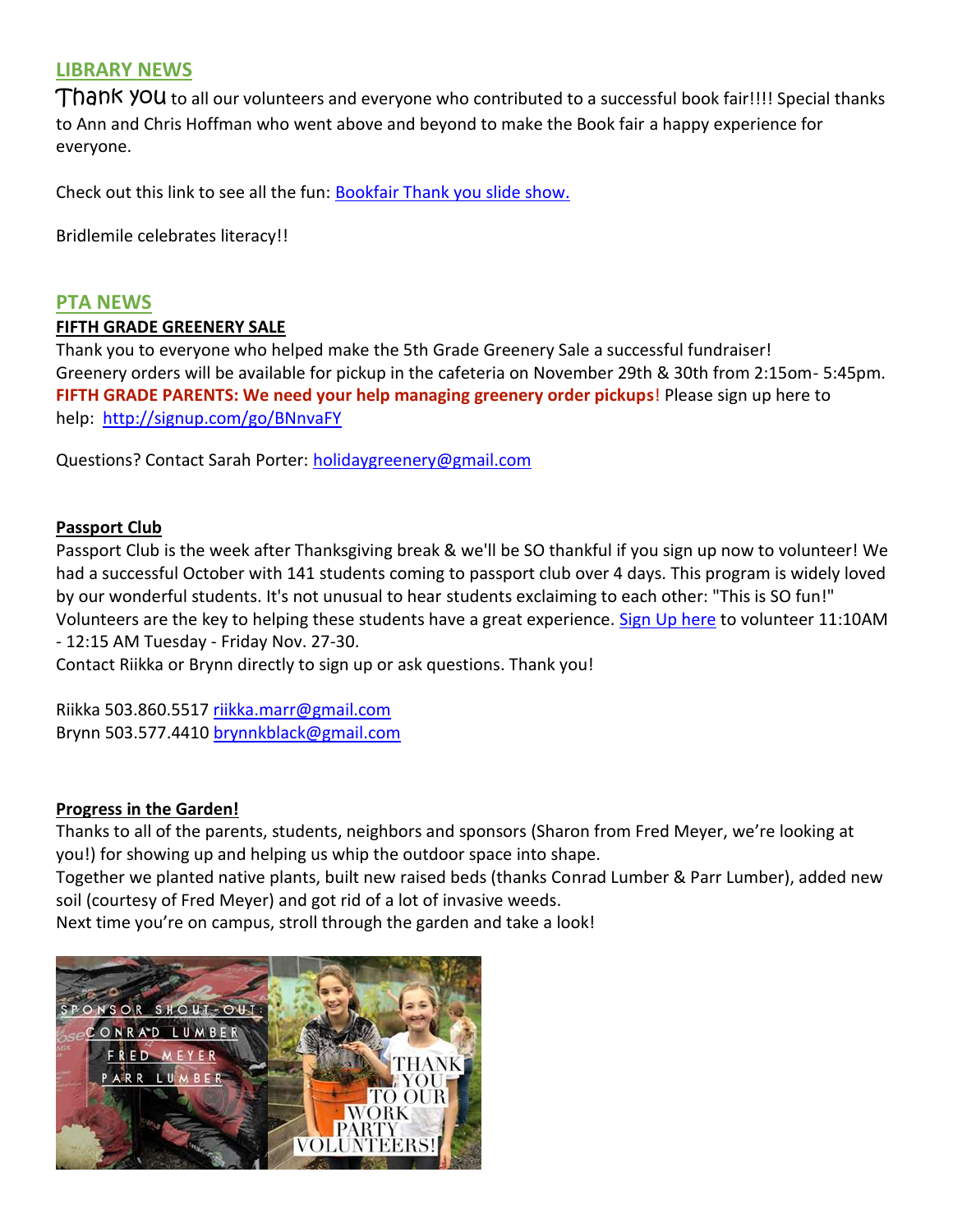#### **Your Personalized Paver**

It's time to leave your mark on Bridlemile! Our paver project is going to line the new Learning Plaza with customized paving stones.

Choose your message and we'll do the rest.

Start your order [here.](https://static1.squarespace.com/static/59adf343d2b85742f76e34aa/t/5baeb304a4222f4166bcbf03/1538175750214/Bridlemile60Commemorative+Pavers.pdf)



#### **MARSHALL CLOTHES CLOSET: 5 VOLUNTEERS NEEDED**

The PTA Clothing Center serves over 1700 PPS Students each year, providing free clothes and shoes to PPS families in need. Bridlemile is assigned to provide 5 volunteers to help at the Clothing Center twice a year. Our first spot is **THURSDAY, NOVEMBER 29TH from 9:30am - 1:30pm at MARSHALL (FRANKLIN HS) Campus /** [3905 SE 91st, Room](https://maps.google.com/?q=3905+SE+91st,+Room+B&entry=gmail&source=g) C-60, Portland, OR 97226. PLEASE SIGN UP AT THE LINK BELOW:

#### **MARSHALL CLOTHES CLOSET SIGN-UP** <http://signup.com/login/entry/637020303853926053>

Thank you from the Bridlemile Clothing Closet team.

#### **FROM THE FOUNDATION**

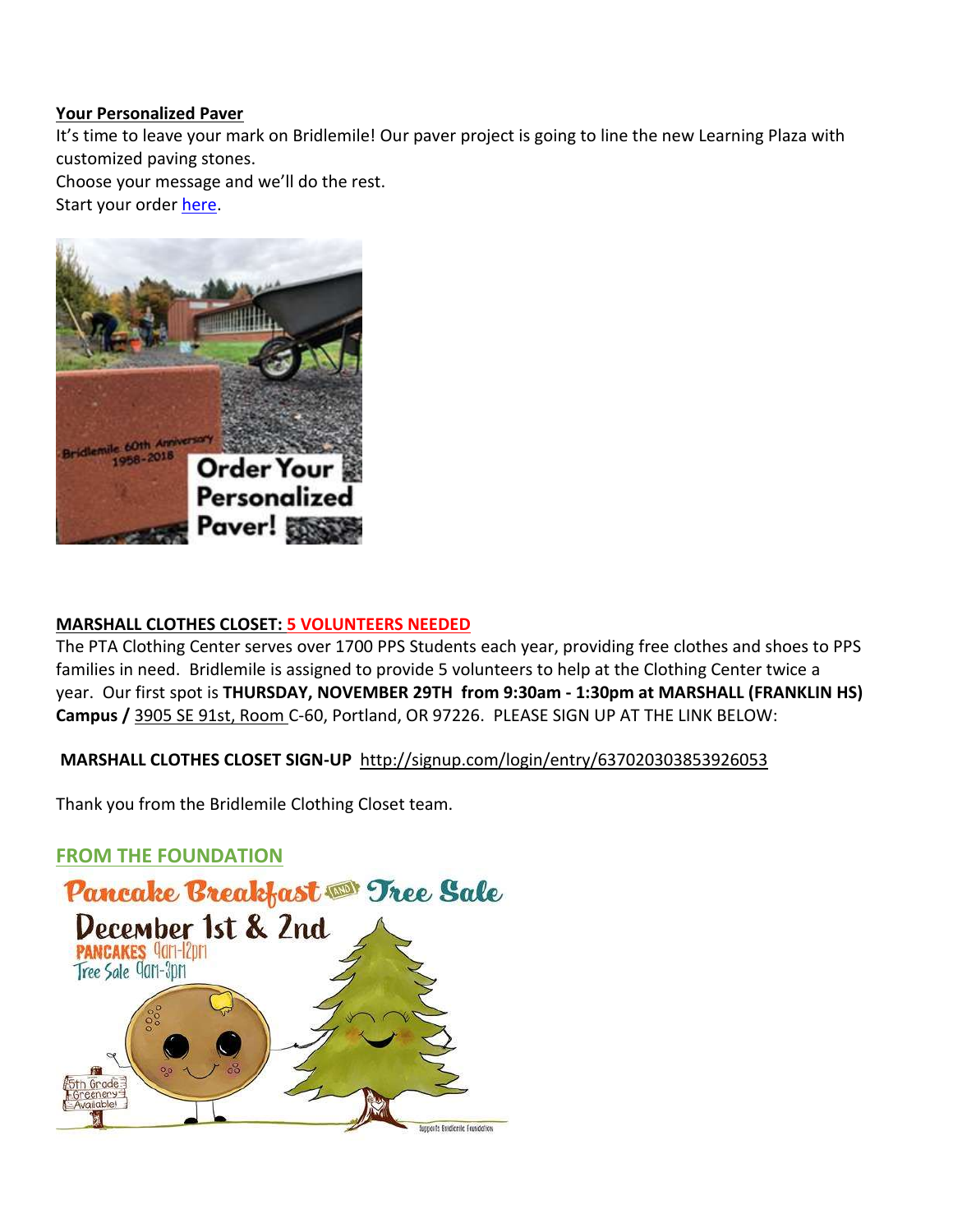The Bridlemile Foundation welcomes you to join us for our annual Tree Sale & Pancake Breakfast fundraiser on Saturday, December 1st and Sunday, December 2nd! Here's what you need to know:

#### **TREE SALE**

Stop by the Bridlemile parking lot to find your holiday tree. The tree lot is open from 9 am - 3 pm both days. Prices range from \$45 (small) to \$75 (extra-large). Delivery is even available for an extra \$10!

#### **PANCAKE BREAKFAST**

Enjoy a piping hot pancake breakfast for just \$5 per person in the Bridlemile Cafeteria from 9 am - 12 pm both days. Bridlemile's finest chefs are whipping up a gourmet spread of pancakes, sausage, hot chocolate and coffee for all to enjoy.

#### **VOLUNTEERS NEEDED!**

We'd appreciate the gift of your time - even an hour! Sign up at: <https://signup.com/client/invitation2/secure/2568527/false?popup=true#/invitation>

#### **Circle of Giving**

#### **JOIN BY** *THANKSGIVING* **FOR YOUR CHANCE TO WIN!**

It's your last chance to be entered to win prizes as our thanks for joining the Circle of Giving! Anyone who has joined the Circle of Giving by Thanksgiving will be entered to win one of three awesome items including:

- One Tree from the Holiday Tree Sale

- Four tickets to the Pancake Breakfast
- Two tickets to the *Tall Trees, Big Dreams* Auction

See attached flyer for more information. To join, simply visit: [https://www.bridlemileschool.com/foundation](https://www.bridlemileschool.com/foundation-donation-page)[donation-page](https://www.bridlemileschool.com/foundation-donation-page)

#### **NEW Corporate Sponsors Needed!**

The annual Bridlemile auction relies heavily on corporate support from our community. If you work for a company that will consider sponsoring this event we would love to hear from you! We are about half-way to our sponsorship goal. We need support from our families in order to meet our financial commitment to Mr. Pearson and to maintain the special programs our kids love. Sponsorship levels range from \$250 - \$5,000 and every contribution is appreciated. The attached proposal provides more detail.

And, a huge thanks to our sponsors that committed early including: Touchmark, Cascade Auto Glass, Metropolitan Land Group, Doherty Ford, Hines Warner Wealth Management, Pizza Schmizza, PDX Alternative Realtors, Hillsdale Orthodontics and VillaSport!

To join these generous companies as a sponsor please contact Carynne Drake at [carynneo@gmail.com](mailto:carynneo@gmail.com)